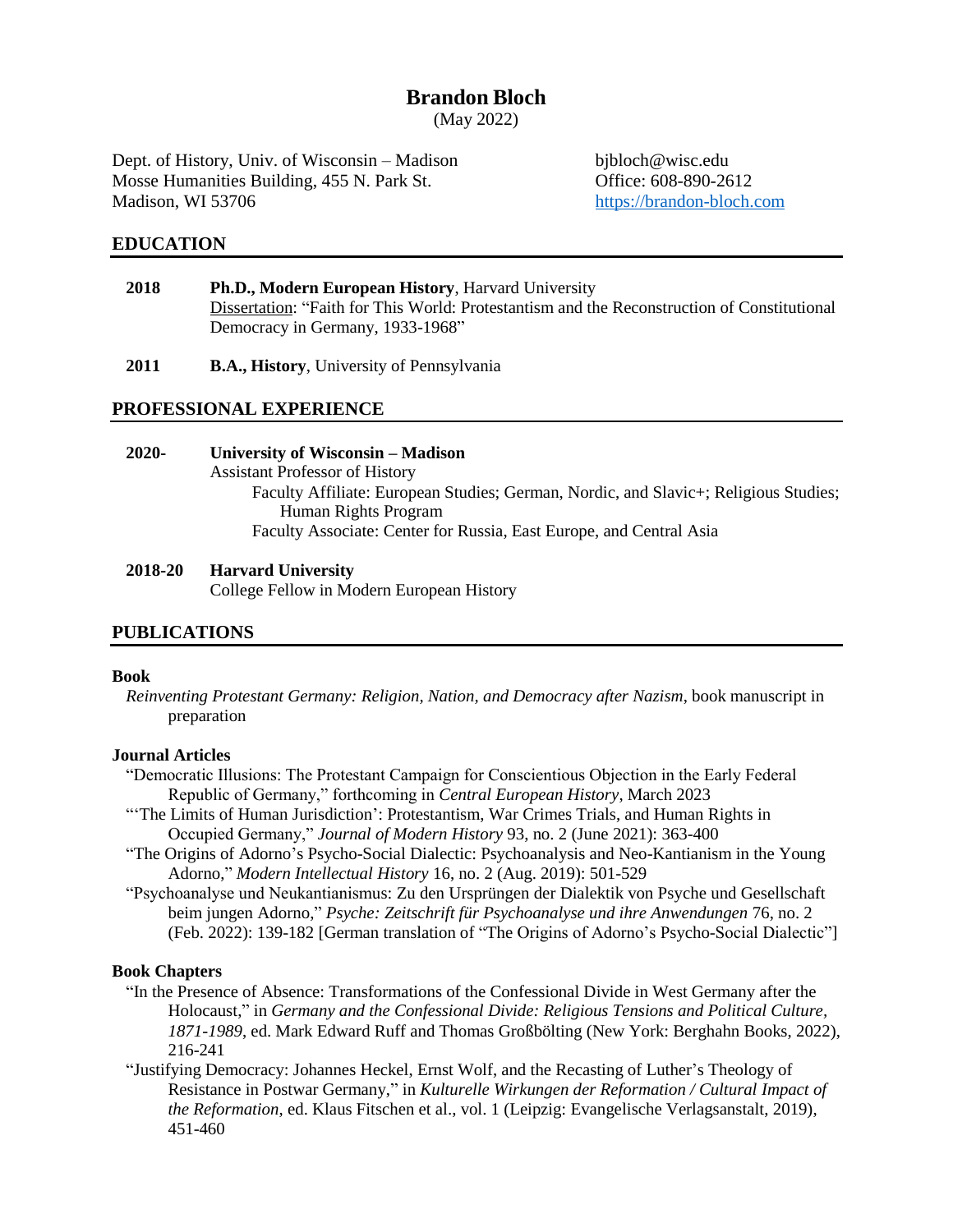#### **Public Scholarship**

"The Unfinished Project of Enlightenment," review essay on Jürgen Habermas, *Auch eine Geschichte der Philosophie (This Too a History of Philosophy)*, *Boston Review*, June 18, 2020

#### **Book Reviews**

| Review of Martin Jay, Genesis and Validity: The Theory and Practice of Intellectual History,   |
|------------------------------------------------------------------------------------------------|
| forthcoming in <i>Contemporary Political Theory</i>                                            |
| Review of Jeremy Best, Heavenly Fatherland: German Missionary Culture and Globalization in the |
| Age of Empire, German Studies Review 44, no. 3 (Oct. 2021): 607-609                            |
| Review of Yael Almog, Secularism and Hermeneutics, German Studies Review 44, no. 2 (May 2021): |
| 401-403                                                                                        |
| Review of John P. R. Eicher, Exiled Among Nations: German and Mennonite Mythologies in a       |
| Transnational Age, H-Transnational German Studies, March 2021                                  |
| Review of Edward Baring, Converts to the Real: Catholicism and the Making of Continental       |
| Philosophy, Church History 89, no. 1 (March 2020): 224-226                                     |

- Review of Albert Monshan Wu, *From Christ to Confucius: German Missionaries, Chinese Christians, and the Globalization of Christianity, 1860-1950*, H-Diplo, September 2018
- Review of Eric Kurlander, *Hitler's Monsters: A Supernatural History of the Third Reich*, Reading Religion (American Academy of Religion), July 2018
- Introduction, Roundtable Review of Mark Edward Ruff, *The Battle for the Catholic Past in Germany, 1945-1980*, H-Diplo, July 2018

### **PRESENTATIONS**

#### **Invited Talks**

- "A Protestant Basic Law," Triangle Intellectual History Seminar, National Humanities Center, September 2021
- "Recasting Resistance: Protestantism and Democracy in Post-Nazi Germany," Dartmouth College Jewish Studies Faculty Seminar, April 2021
- "Reinventing Protestant Germany: Church, State, and School after Nazism," Center for Religion and Global Citizenry, University of Wisconsin-Madison, April 2021
- "Democracy as an Interpretive Process: The Case of Protestant Conscientious Objectors in the Early Federal Republic of Germany," Newberry Library German Studies Seminar, October 2020
- "Beyond Natural Law and Legal Positivism: Protestant Legal Thought and the Renewal of Constitutional Democracy in West Germany, 1945-1968," Colloquium for Contemporary History, Free University of Berlin, June 2016 (in German)
- "Between Human Law and Divine Justice: Protestantism and the Renewal of Constitutional Democracy in Germany, 1945-1968," Institute for Protestant Church Law, University of Göttingen, June 2016 (in German)

### **Conference Panels Organized**

- "Histories of Absence after Ethnic Cleansing and Genocide" (with Frances Tanzer), American Historical Association, January 2021
- "Afterlives of Resistance in Postwar Europe," American Historical Association, January 2019
- "Marxism and the German Left since 1933: Aesthetics, Theology, and Social Critique," German Studies Association, September 2018
- "Transatlantic Perspectives on Law and Illiberalism, 1907-1949," American Historical Association, January 2018
- "Religious Identities and the Legacies of War in Germany, 1939-1989," German Studies Association, September 2016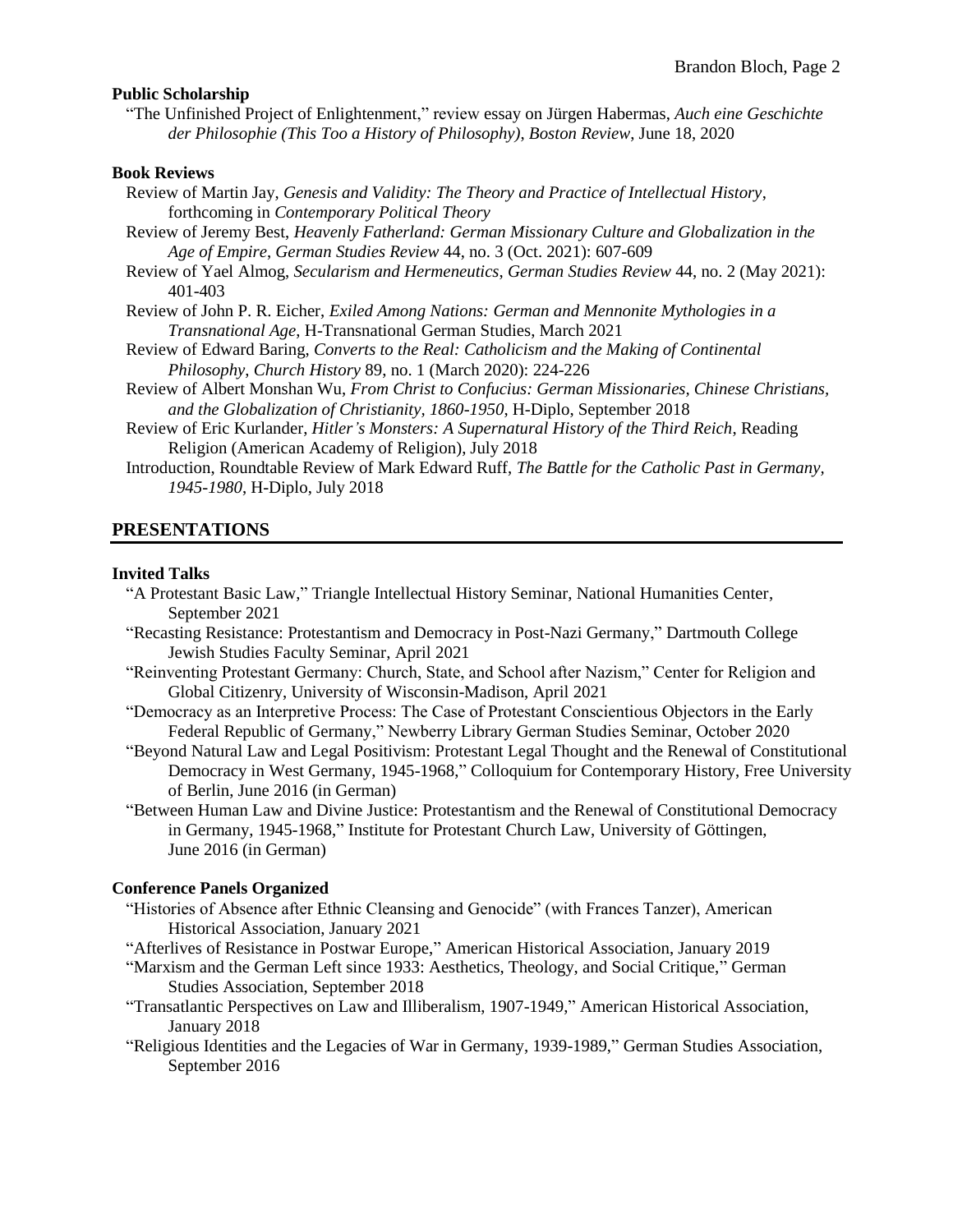### **Conference Papers Presented**

- "Reclaiming Homelands: Pan-German Nationalism and International Refugee Law after World War II," Conference on Antiliberal Internationalism, University of Amsterdam, January 2023 (accepted)
- "Otto Dibelius and the 'Authority' Memorandum," Conference on Otto Dibelius (1880-1967): New Research, University of Marburg, October 2022 (invited, in German)
- "Between Pacifism and Resistance: The Protestant Conscientious Objector Movement in West Germany during the Vietnam War Era," Society for Military History, April 2022
- "The Peace Movement as Nationalism Reinvented," Symposium on Post-Fascist Politics in Germany and Japan, University of Wisconsin-Madison, March 2022
- Seminar Participant, "The Nazi Legacy: Reconstruction Efforts and Memory Projects since 1945," German Studies Association, October 2021
- "In the Presence of Absence: 'Christian-Jewish Dialogue' in West Germany after the Holocaust," American Historical Association, January 2021
- "Disobedient Democrats: Specters of Resistance in the West German Debate about Emergency Laws," American Historical Association, January 2019
- "Political Theology After Auschwitz: Jürgen Habermas' Postsecularism in Postwar German Perspective," German Studies Association, September 2018
- "Between Evangelical Theology and the Liberal Rule of Law: The Confessing Church and the Origins of German Protestant Constitutionalism, 1933-1949," American Historical Association, January 2018
- Seminar Participant, "Religious Revivals in 19th- and 20th-Century Germany," German Studies Association, October 2017
- "Justifying Democracy: Johannes Heckel and Ernst Wolf on the Right of Resistance in Luther's Political Theology," Conference on the Cultural Impact of the Reformation, Martin Luther University of Halle-Wittenberg, August 2017
- "'The Limits of Human Jurisdiction': Protestant Theologies of Law, War Crimes Trials, and Human Rights in Occupied Germany, 1945-1950," Symposium on Religion and Ethno-Nationalism in the Era of the World Wars, University of Toronto, May 2017
- "Conscientious Objection and the Legacy of the Protestant Church Struggle in Postwar West Germany," German Studies Association, September 2016
- "Natural Law and the Ethics of Protestant Opposition in Nazi Germany," Colloquium of the Berlin Program for Advanced German and European Studies, Free University of Berlin, May 2016

## **TEACHING EXPERIENCE**

#### **University of Wisconsin-Madison**

#### **Undergraduate Lectures**

"Europe and the Modern World, 1815 to the Present" (Fall '21) "History of Germany, 1871 to the Present" (Spring '21)

#### **Undergraduate Seminars**

"The Weimar Republic and the Rise of Nazism" (Fall '20, Spring '21) "Genocide, War Crimes Trials, and Human Rights in the  $20<sup>th</sup>$  Century" (Fall '20, Fall '21)

### **Dissertation Committees**

Yacov Zohn, "*Homo Sovieticus* Goes to Extra Time: Constructing the Soviet Image in Soccer, 1946- 1992" (in progress) Ezra Gerard, "Queer Childhood in German Sexology, 1860-1914" (in progress) Chad Gibbs, "Against that Darkness: Perseverance, Resistance, and Revolt at Treblinka" (PhD, 2021)

## **Graduate Preliminary Exam Committees**

Ludwig Decke (Spring '23) Lewis Patterson (Summer '22) Alex Scheepens (Summer '22) Yacov Zohn (Spring '22)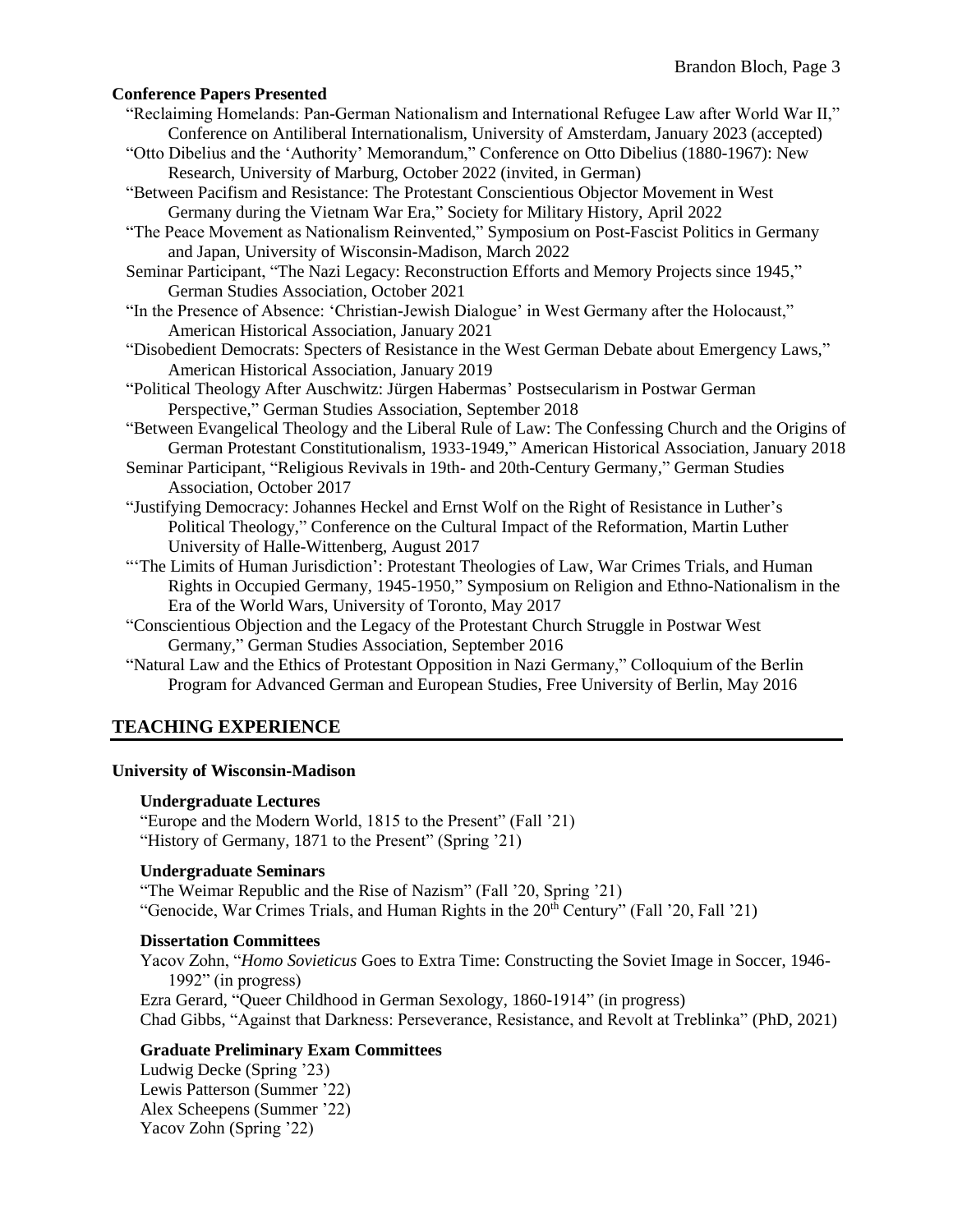John Balz (Fall '21) Ezra Gerard (Summer '21)

## **Undergraduate Thesis Advising**

Maximilian Linse, "Education, State, and Identity in Imperial Germany, 1871-1919" (in progress) Samantha Sharpe, "A Jewish Cold War: The Jewish Anti-Fascist Committee and American Jewish

Organizations, 1941-1987" (BA, 2022)

Mark Mensink Honors Research Grant (for best senior thesis proposal in the L&S Honors Program) Evan Keamoku Lee, "For Fatherland, Führer, and Fortune: Forced Labor and the Internal Politics of National Socialism" (BA, 2021)

### **Teaching Professional Development**

Madison Teaching and Learning Excellence (MTLE) Faculty Fellow, Spring 2021-Fall 2021 The Discussion Project, UW-Madison School of Education, Summer 2021; Focal Instructor, Fall 2021 Writing Across the Curriculum workshop for COMM-B instructors, Spring 2021

#### **Harvard University**

#### **Undergraduate Lectures**

"Nazi Germany and the Holocaust" (Spring '20) "Modern Europe, 1789 to the Present" (Fall '19) "After Catastrophe: Europe since 1945" (Spring '19)

#### **Undergraduate Seminars**

"Genocide, War Crimes Trials, and Human Rights in the 20th Century" (Spring '20) "Europe and its Others: From the Enlightenment to the European Union" (Spring '19) "Nazi Germany and the Holocaust" (Fall '18)

### **Teaching Fellow**

"French Social Thought, Durkheim to Foucault" (Spring '15) "History of the Soviet Union, 1917-1991" (Fall '14)

#### **Undergraduate Thesis Advising**

Jackson Grigsby, "Reexamining Resistance and Revolt at Sobibór" (BA, 2020) Thomas Temple Hoopes Prize for an Outstanding Senior Thesis; Seymour E. and Ruth B. Harris Prize for Honors Thesis in the Social Sciences; Lillian Bell Prize in History Hayley Jaffe, "To Care in Hell: The Centrality of Relationships for Jewish Women in Auschwitz" (BA, 2020)

## **FELLOWSHIPS & AWARDS**

First Book Program, Center for the Humanities, University of Wisconsin-Madison, 2022 German Historical Institute Postdoctoral Fellowship, 2020-21 (declined) Certificate of Teaching Excellence for Lecturers and Preceptors, Harvard University, 2019, 2020 Krupp Foundation/Center for European Studies Dissertation Completion Fellowship, 2017-18 Edmond J. Safra Center for Ethics Graduate Fellowship, 2016-17 Berlin Program for Advanced German and European Studies, Free University of Berlin, 2015-16 Krupp Foundation/Center for European Studies Dissertation Research Fellowship, 2015-16 German Academic Exchange Service (DAAD) Research Grant (declined), 2015-16 German Historical Institute Archival Summer Seminar, 2015 Harvard Department of History Summer Travel and Research Grant, 2014 Foreign Language and Area Studies (FLAS) Grant for Russian, 2013 Fulbright English Teaching Assistantship, Berlin, Germany, 2011-12 Phi Beta Kappa, 2010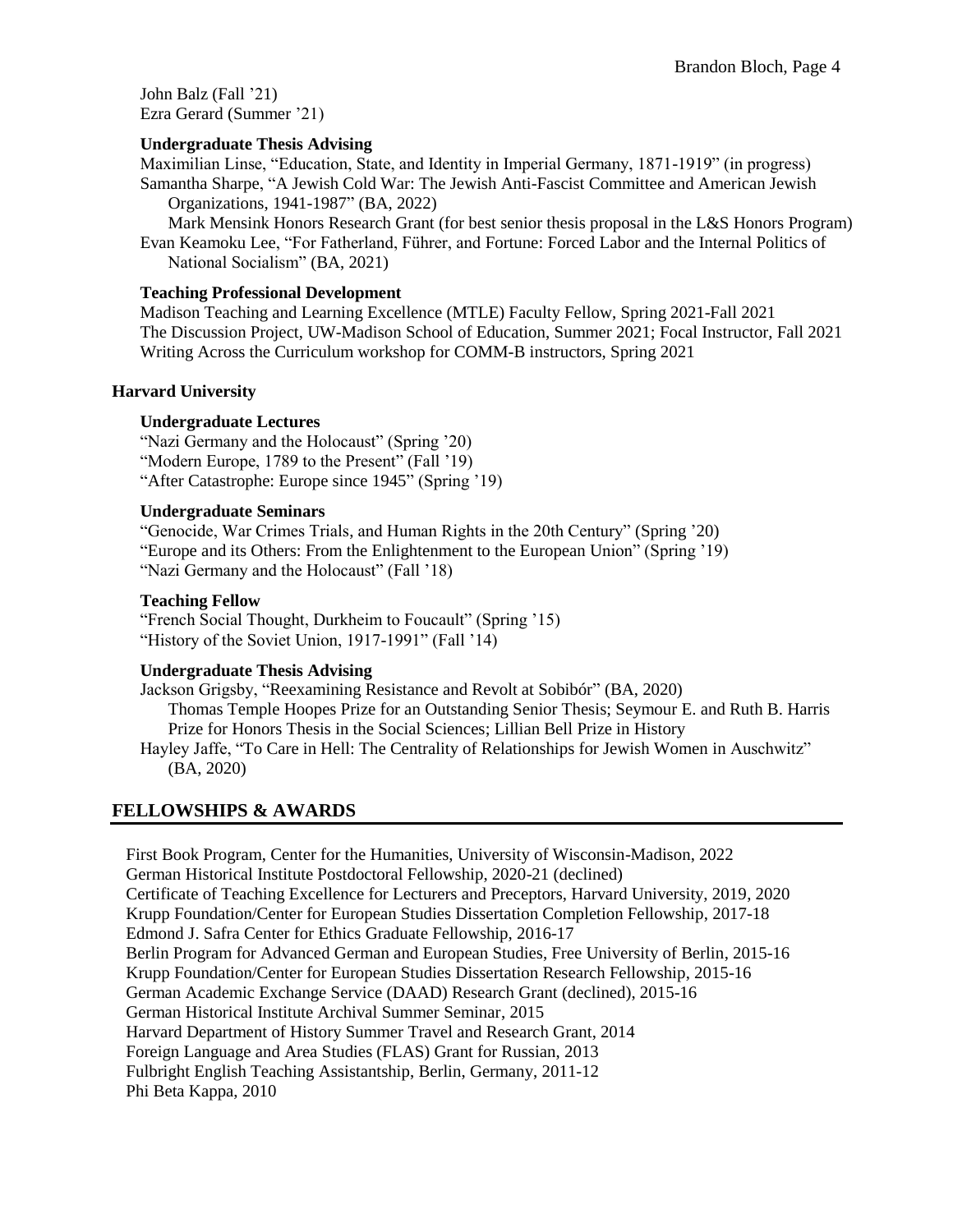## **ACADEMIC SERVICE**

### **Manuscript Referee**

Brill; University of Wisconsin Press; *Horizons: The Journal of the College Theology Society*; *Journal of Contemporary History*; *Journal of Historical Sociology*; *Religions*; *Sociology of Islam*

### **University Service**

University of Wisconsin-Madison Faculty Committee, George L. Mosse Program in History, 2022- Faculty Mentor, Summer Research Opportunity Program, June 2022 Co-Organizer, "Symposium on Post-Fascist Politics in Germany and Japan," March 2022 Faculty Coordinator, Modern European History Graduate Workshop, 2021- Co-Organizer, Modern European History Speaker Series, 2021- Turkish Studies Committee, 2021- Faculty Senate, History Department Representative, 2020- Faculty Board, Center for Religion and Global Citizenry, 2020- Professional Consulting to Harry Handler, History Department Board of Visitors, 2020-

### Harvard University

Undergraduate Committee, Center for European Studies (CES), 2018-20 Mentor, Harvard College Undergraduate Research Association, 2017-20 Co-coordinator, Center for European Studies Dissertation Workshop, 2016-18 Panel Coordinator, "Postdocs and Europe's Academic Market," CES, November 2017 Assistant Organizer, Conference on "Adorno's *Negative Dialectics* at Fifty," CES, November 2016 Graduate Student Representative, Search Committee, Modern Jewish History, Fall 2014

## **PUBLIC OUTREACH**

Interviewed for Sakshi Venkatraman, "South Asian Americans face a complicated relationship with the swastika," *NBC News*, March 25, 2022 Interviewed for *Weeks of War*, eight-part television series on World War II produced by WildBear Entertainment (Canberra, Australia), May 5, 2021 Interviewed by Daniel Stolz, UW-Madison "Ask a Historian" Podcast, March 13, 2021 (S2E07) Interviewed for Aysha Bagchi, "Access to History," *Harvard Law Today*, December 9, 2020 Co-author, Teacher's Guide on *Exile and Community: The Life of Carola Domar* (dir. Susan Orleans Rieder), film about a refugee from Nazi Germany, Spring 2020

## **RESEARCH LANGUAGES**

German (including *Kurrent* paleography), French, Spanish, Hebrew (intermediate), Russian (basic)

## **PROFESSIONAL AFFILIATIONS**

American Historical Association German Studies Association Central European History Society American Society for Legal History

## **RESEARCH & TEACHING INTERESTS**

Modern European History; German History; History of Human Rights; Religion and Politics in Modern Europe; Intellectual and Cultural History; Holocaust and Genocide Studies